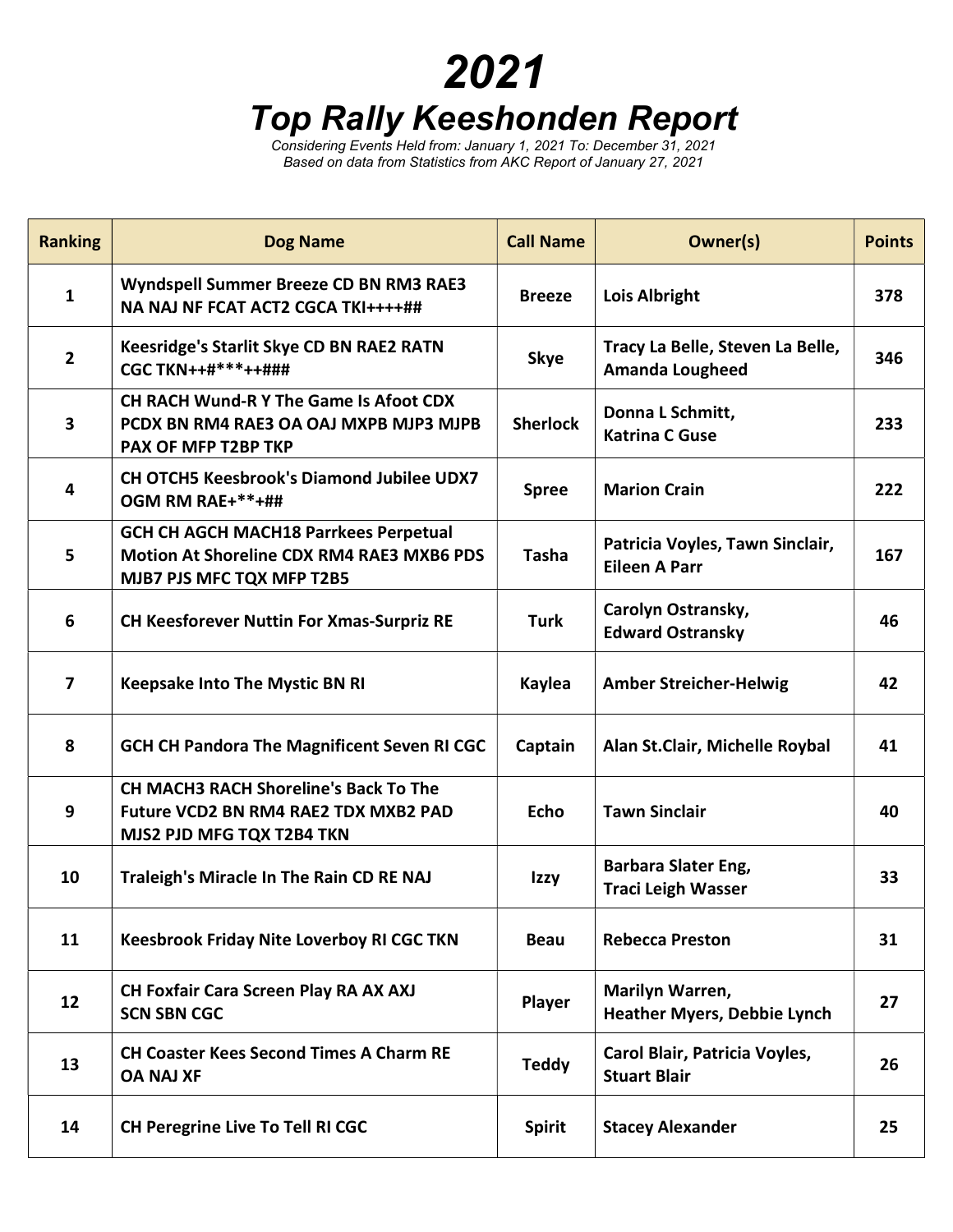| 15 | Ladyslipper's Star Of Might BN RA NAJ DCAT<br><b>ACT1 RATS OSD CGC TKE</b>                                | Jeep          | Karen Sheahan, G M Godfrey,<br><b>Karen S Godfrey</b>                                       | 24 |
|----|-----------------------------------------------------------------------------------------------------------|---------------|---------------------------------------------------------------------------------------------|----|
| 16 | <b>Baronwood Summerwind Monet's Garden Of</b><br><b>Bonnyvale RN</b>                                      | Jaz           | <b>Becky Denton, Mark Denton</b>                                                            | 23 |
| 17 | <b>GCH CH Wund-R Y K-Central Time In A Bottle</b><br><b>CD RI CA FCAT7 CGCA TKA</b>                       | <b>Monty</b>  | <b>Stacie Beasley, Sherri-</b><br>Anne Kovach, Jeffrey Beasley,<br><b>Terri Vanschyndel</b> | 21 |
| 18 | <b>GCHS CH Kj's What About Bob RA CGC TKN</b>                                                             | <b>Bob</b>    | <b>Taryn Preston, Kristen Dowd</b>                                                          | 20 |
| 19 | <b>CH Foxfair I Get Around CD RN AX AXJ NF TKN</b>                                                        | Aria          | Jeanne K. Buente,<br>Deborah A. Lynch                                                       | 19 |
| 20 | CH Kj's Steppin' Out CD BN RN                                                                             | <b>Tucker</b> | <b>Kathy Gaynor</b>                                                                         | 18 |
| 20 | <b>CH Shamrock-Cedarhills Just One Look RN</b>                                                            | Jazz          | <b>Linden Johnson</b>                                                                       | 18 |
| 21 | <b>CH Skyline Contessa Of Shaker Hill RI</b>                                                              | <b>Tess</b>   | <b>Alice Thayer</b>                                                                         | 17 |
| 21 | <b>GCH CH Keltic's Dream Come True RI CGC</b>                                                             | Rudee         | Ann M McHugh                                                                                | 17 |
| 22 | <b>GCH CH MACH Keepsake She's Got Rhythm</b><br>CDX BN GN RE MXS MJS MXF T2B DCAT<br><b>RATN ATT</b>      | Lyra          | <b>Jean Munger</b>                                                                          | 16 |
| 23 | <b>Mountain Springs Kuma RN BCAT CGC TKE</b>                                                              | <b>Kuma</b>   | Wendy Li                                                                                    | 15 |
| 24 | GCH CH MACH2 Kj's Play Date CDX BN RE MXS<br><b>MJG MFB TQX CGCA TKN</b>                                  | Zelly         | <b>Lois and David Waddell</b>                                                               | 14 |
| 24 | CH Keepsake Set The World On Fire BN RA NA<br><b>NAJ XF BCAT TKN</b>                                      | <b>Kimba</b>  | <b>Leslie Meyn</b>                                                                          | 14 |
| 24 | Jo-Lyn's American Dragon RI                                                                               | Fred          | <b>Heather Lechnowsky</b>                                                                   | 14 |
| 25 | <b>Kimar's On The Rocks RN</b>                                                                            | <b>Skyy</b>   | Kimberly Wallace-Schall,<br><b>Mark Schall</b>                                              | 13 |
| 25 | Kj's Weekend At Burnie's With Keez RN TKN                                                                 | <b>Burnie</b> | <b>Taryn Preston</b>                                                                        | 13 |
| 26 | <b>CH Shamrock-Cedarhills Hello My Name</b><br>Is Inigo Montoya CD BN RA NA OAP OJP<br><b>NFP CGC TKN</b> | <b>Monty</b>  | Linda Hall, Gerald Hall,<br>Shannon Kelly,<br><b>Melinda Rose Galt</b>                      | 11 |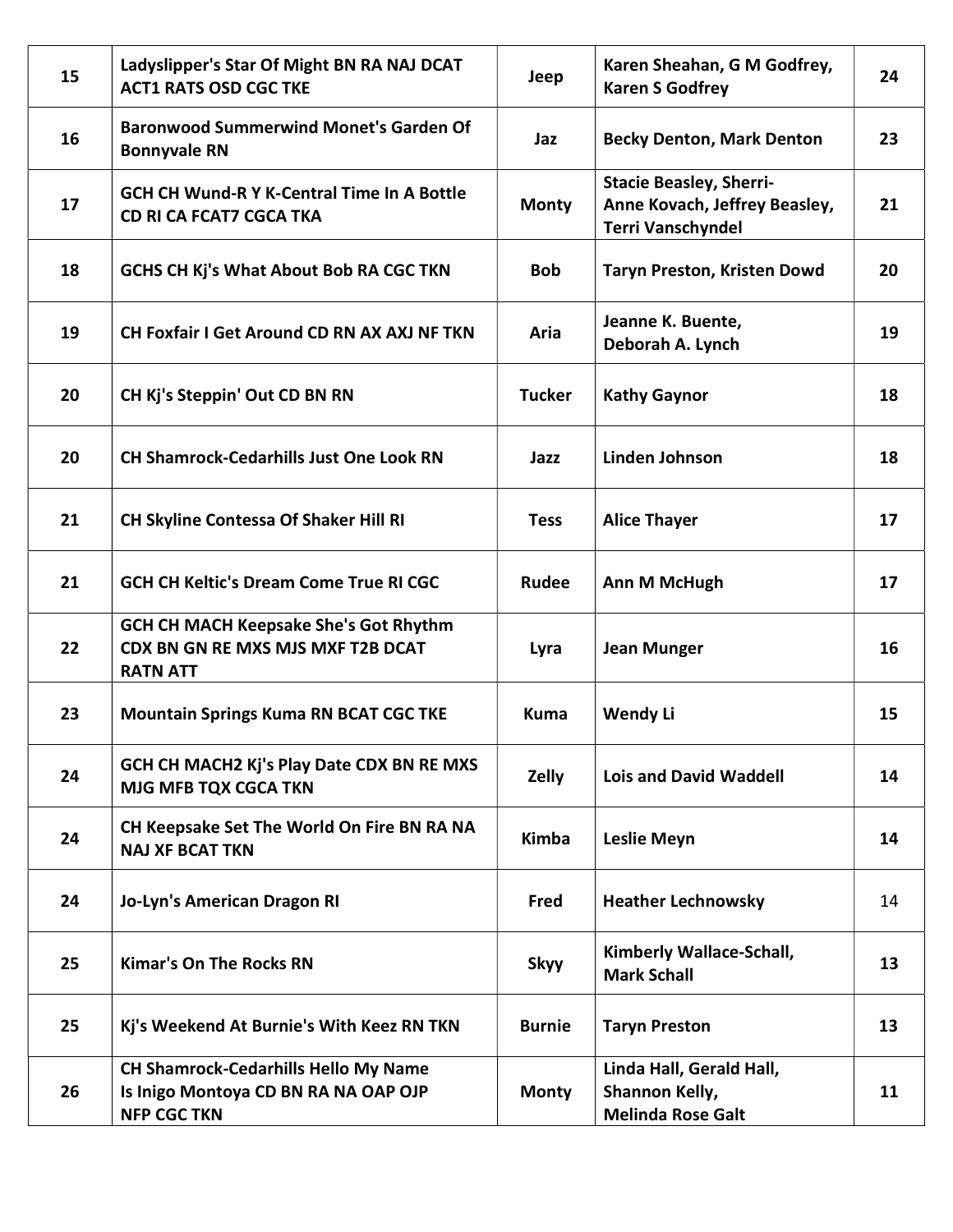| 26 | <b>Keltic's Winterdance RI</b>                                                         | Lumi           | <b>Leslie Meyn</b>                                        | 11                      |
|----|----------------------------------------------------------------------------------------|----------------|-----------------------------------------------------------|-------------------------|
| 27 | Daniel Windmill On The Zaan RN CGC                                                     | Zaan           | <b>Elisabeth Daniel</b>                                   | $\boldsymbol{7}$        |
| 27 | <b>GCH CH Windrift's Sky Full Of Stars MX MXB</b><br><b>MXJ OF DCAT CGC TKN</b>        | <b>Skye</b>    | Karen O'Neil, Claire O'Neil                               | $\overline{7}$          |
| 27 | Shoreline's Remember When BN RE NA OAJ                                                 | <b>Gypsy</b>   | Linden Johnson                                            | $\overline{7}$          |
| 27 | <b>GCHB CH Foxfair The Astronomer MX MXS MXJ</b><br><b>MJB NF TKN</b>                  | Galaxy         | Jeanne Buente,<br>Deborah A Lynch                         | $\overline{\mathbf{z}}$ |
| 27 | <b>CH Cedarhills-Shamrock Limerick Of</b><br><b>The Silver Skates</b>                  | <b>Brinker</b> | Linda Shea                                                | $\overline{ }$          |
| 28 | <b>GCHS CH Wyndjamr's Suffragette RI</b>                                               | Zephyr         | Rebecca lutzi D.V.M.,<br><b>Robin Skinner</b>             | 6                       |
| 28 | <b>CH Shamrock-Cedarhills Something So</b><br><b>Right RN CGCA</b>                     | Regan          | <b>Richard Ward, Mary Ward</b>                            | 6                       |
| 28 | <b>CH Kj's Boss Man Comes To Town</b>                                                  | <b>Jersey</b>  | Lois A. Waddell,<br>David Waddell,<br><b>Kristen Dowd</b> | 6                       |
| 28 | <b>Shoreline's Taming The Tiger RE NA SWN RATN</b><br><b>CGCA CGCU TKP</b>             | <b>Finney</b>  | <b>Erin Kelly</b>                                         | 6                       |
| 28 | <b>Ruttkay Sparking Jewel RE OA OAJ OF CGC</b>                                         | <b>Finn</b>    | <b>Charles Mitchell,</b><br><b>Bridget Sharry</b>         | 6                       |
| 28 | GCH CH MACH Kj's Livin Large UDX OM3 BN RE<br><b>MXB MJS XF</b>                        | <b>Charlie</b> | Elizabeth Strick, Kristen Dowd                            | 6                       |
| 29 | <b>GCH CH Discover Cryoseismic Boom CD BN RE</b><br><b>OA OAJ OF CGC TKN</b>           | <b>Drake</b>   | <b>Leslie A Meyn</b>                                      | 4                       |
| 29 | <b>Beasley's Fancy Chief Clancy CDX GO RM RAE2</b><br><b>BCAT THD DJ CGCA CGCU TKP</b> | Clancy         | <b>Stacie Beasley, Jeffrey Beasley</b>                    | 4                       |
| 29 | <b>Showme Lady Isobel At Riverfox</b>                                                  | <b>Belle</b>   | <b>Rebecca B Preston</b>                                  | 4                       |
| 29 | <b>CH Jen'Ndi's Winter Games At Nightwatch CD</b><br><b>BN RA CGCA</b>                 | Axal           | <b>Martha V Huck</b>                                      | 4                       |
| 30 | <b>Shoreline's Silver Streak RE NA NAJ SWA SHDN</b><br><b>RATS CGCA CGCU TKP</b>       | <b>Wiley</b>   | <b>Erin Kelly</b>                                         | 3                       |
| 30 | CH Allante's Devil In The Bottle CD BN RM RAE<br><b>AXP AJP NFP CGC TKA</b>            | Whiskey        | <b>Rebecca McMillion,</b><br><b>Jeri Kissling</b>         | 3                       |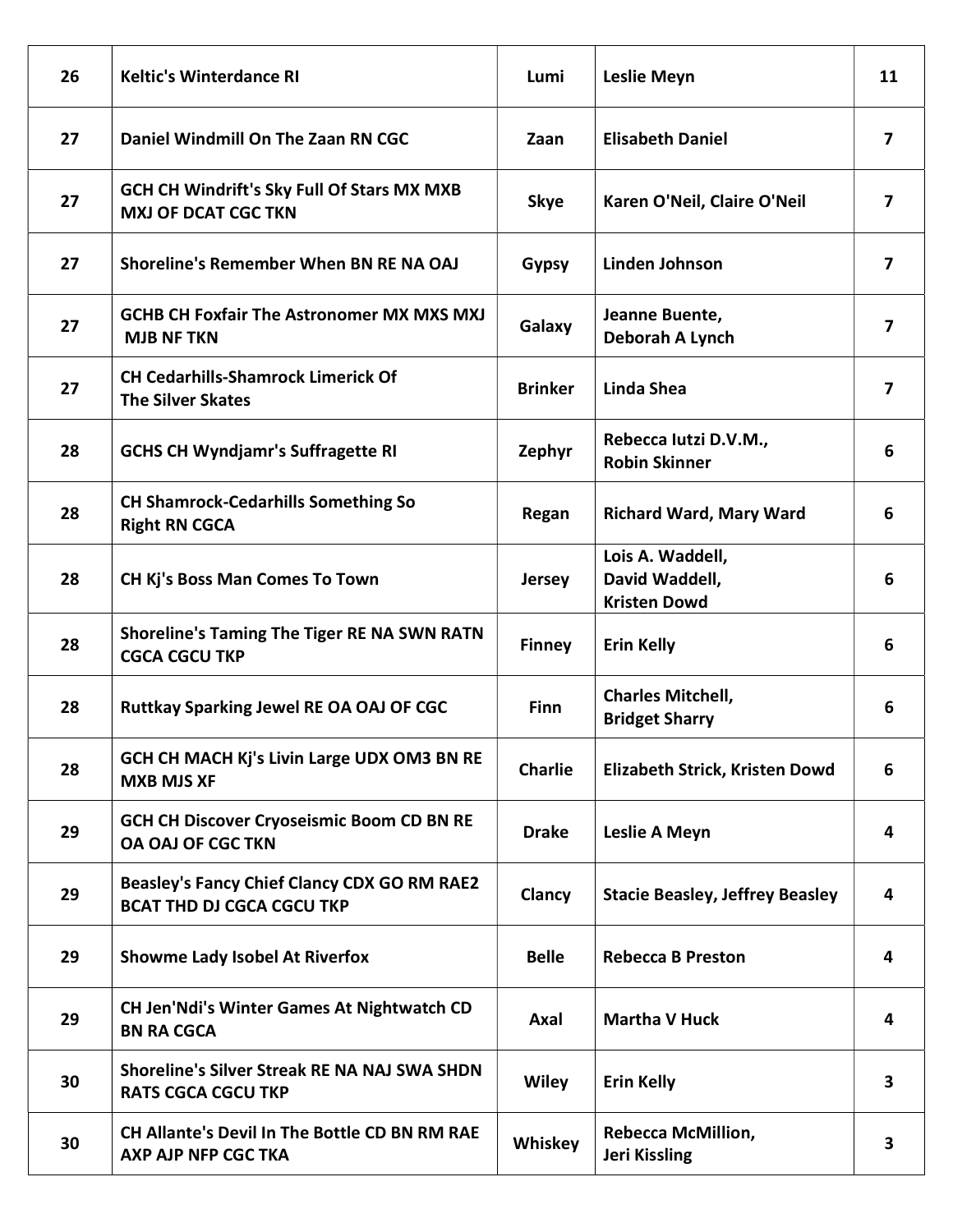| 30 | CH Keepsake He Comes When Called UD RE                                  | <b>Shiloh</b> | <b>Wendy C Swimme,</b><br>James F Swimme,<br><b>Margaret Bissell</b> | 3              |
|----|-------------------------------------------------------------------------|---------------|----------------------------------------------------------------------|----------------|
| 30 | <b>CH Evolution's Front Page News CD PCDX BN</b><br><b>RE FDC TKN</b>   | Corbie        | <b>Karen Blair</b>                                                   | 3              |
| 31 | <b>Willow Gouda Mattas BN RM CGC TKI</b>                                | <b>Willow</b> | <b>Janette T Mattas,</b><br><b>Jerry R Mattas</b>                    | $\overline{2}$ |
| 31 | <b>Kaylie Lou RN</b>                                                    | <b>Kaylie</b> | <b>Helen Wilke</b>                                                   | $\overline{2}$ |
| 32 | Keepsake Hot Pursuit RN AX AXJ NF                                       | Zoom          | <b>Mary Beth Wajda</b>                                               | 1              |
| 32 | CH Trumpet's Too Darn Hot UD BN GO VER RN                               | <b>Sizzle</b> | <b>Bonnie Davis,</b><br><b>Beth Blankenship</b>                      | 1              |
| 32 | Keepsake's Hazy Shade Of Winter CDX PCD BN<br><b>RN CGC TKN</b>         | <b>Simon</b>  | <b>Victoria E Youngmeyer</b>                                         | 1              |
| 32 | <b>Skyline's Pocket Change BCAT</b>                                     | Pippin        | <b>Roxanne Dyer</b>                                                  | 1              |
| 32 | <b>Smokee Ridges Priceless Parody BN RI CGCA</b><br><b>CGCU TKP ATT</b> | Kilo          | <b>Carol L LeGars</b>                                                | 1              |

Points are calculated using the Blanche Saunders System: First Place = 7 Points Second Place = 6 Points Third Place = 5 Points Fourth Place = 4 Points Qualifying Score = 1 Point (1 Point for a Qualify Score is included in points for First thru Fourth place)

\*10 additional point for perfect scores and first place in both Advanced B and Excellent B in the same trial.

<sup>+</sup>5 additional points for High Combined.

# 15 additional points for High Triple Qualify (Advanced, Excellent, Master) at the same trial. Total Combined Rankings.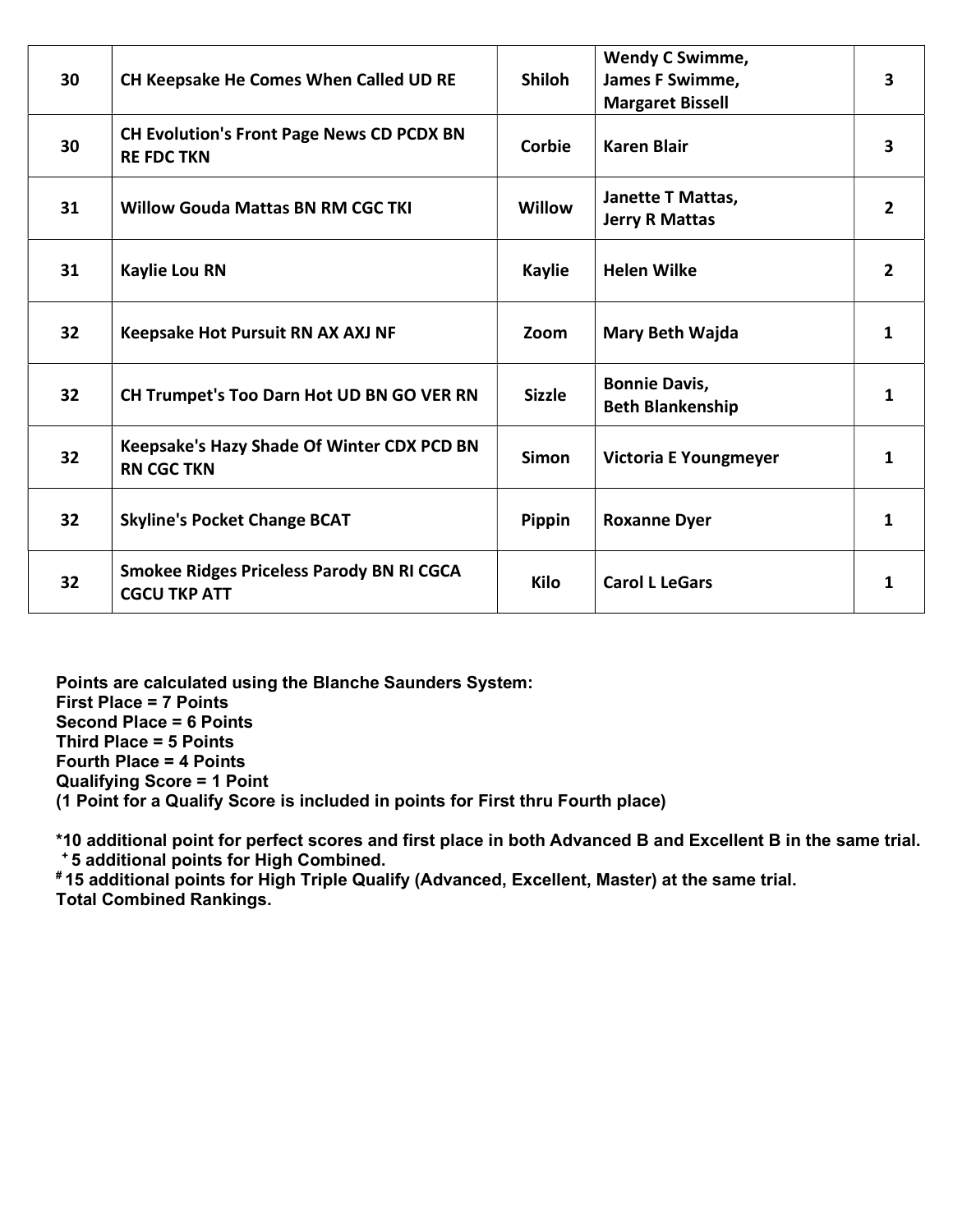## Top Rally Keeshonden Report By Class

| <b>RALLY NOVICE A</b> |                                                                                 |                  |                                                |               |  |
|-----------------------|---------------------------------------------------------------------------------|------------------|------------------------------------------------|---------------|--|
| <b>Ranking</b>        | <b>Dog Name</b>                                                                 | <b>Call Name</b> | Owner(s)                                       | <b>Points</b> |  |
| 1                     | <b>GCH CH Pandora The Magnificent Seven RN</b>                                  | Captain          | Alan St.Clair, Michelle Roybal                 | 19            |  |
| $\overline{2}$        | <b>Mountain Springs Kuma BCAT CGC TKE</b>                                       | <b>Kuma</b>      | <b>Wendy Li</b>                                | 14            |  |
| 3                     | <b>Kimar's On The Rocks RN</b>                                                  | <b>Skyy</b>      | Kimberly Wallace-Schall,<br><b>Mark Schall</b> | 13            |  |
| 4                     | <b>GCH CH Windrift's Sky Full Of Stars MX MXB</b><br><b>MXJ OF BCAT CGC TKN</b> | <b>Skye</b>      | Karen O'Neil, Claire O'Neil                    |               |  |

| <b>RALLY NOVICE B</b>   |                                                                   |                  |                                                       |               |
|-------------------------|-------------------------------------------------------------------|------------------|-------------------------------------------------------|---------------|
| <b>Ranking</b>          | <b>Dog Name</b>                                                   | <b>Call Name</b> | Owner(s)                                              | <b>Points</b> |
| 1                       | <b>Baronwood Summerwind Monet's Garden Of</b><br><b>Bonnyvale</b> | Jaz              | <b>Becky Denton, Mark Denton</b>                      | 23            |
| $\overline{2}$          | <b>Keepsake Into The Mystic BN RI</b>                             | Kaylea           | <b>Amber Streicher-Helwig</b>                         | 20            |
| 3                       | CH Foxfair I Get Around CD RN AX AXJ NF TKN                       | Aria             | Jeanne K. Buente,<br>Deborah A. Lynch                 | 19            |
| 4                       | <b>CH Shamrock-Cedarhills Just One Look RN</b>                    | Jazz             | <b>Linden Johnson</b>                                 | 18            |
| 5                       | <b>Peregrine Live To Tell CGC</b>                                 | <b>Spirit</b>    | <b>Stacey Alexander</b>                               | 17            |
| 6                       | CH Kj's Steppin' Out CD BN RN                                     | <b>Tucker</b>    | <b>Kathy Gaynor</b>                                   | 14            |
| $\overline{\mathbf{z}}$ | Kj's Weekend At Burnie's With Keez RN TKN                         | <b>Burnie</b>    | <b>Taryn Preston</b>                                  | 13            |
| 8                       | CH Foxfair Cara Screen Play RN AX AXJ CGC                         | Player           | Marilyn Warren,<br><b>Heather Myers, Debbie Lynch</b> | 10            |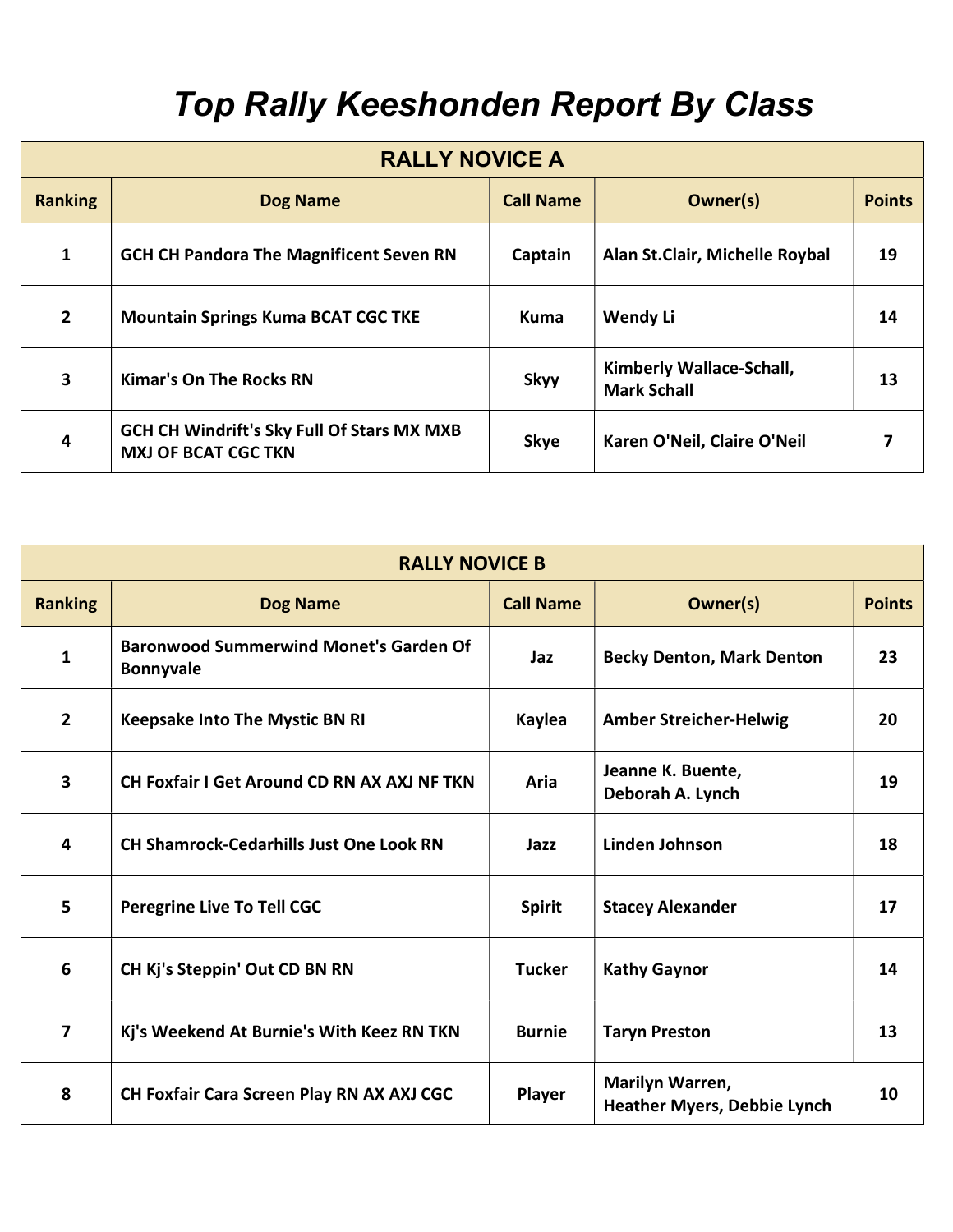| 9  | <b>CH Cedarhills-Shamrock Limerick Of</b><br><b>The Silver Skates</b>  | <b>Brinker</b> | <b>Linda Shea</b>                                     | $\overline{\mathbf{z}}$ |
|----|------------------------------------------------------------------------|----------------|-------------------------------------------------------|-------------------------|
| 9  | <b>GCHB CH Foxfair The Astronomer MX MXS</b><br><b>MXJ MJB NF TKN</b>  | Galaxy         | Jeanne Buente,<br>Deborah A Lynch                     | $\overline{\mathbf{z}}$ |
| 10 | CH Kj's Boss Man Comes To Town                                         | <b>Jersey</b>  | Lois A. Waddell,<br>David Waddell, Kristen Dowd       | 6                       |
| 11 | Ladyslipper's Star Of Might RN ACT1 RATS<br><b>OSD CGC TKE</b>         | Jeep           | Karen Sheahan, G M Godfrey,<br><b>Karen S Godfrey</b> | 5                       |
| 12 | <b>Showme Lady Isobel At Riverfox</b>                                  | <b>Belle</b>   | <b>Rebecca B Preston</b>                              | 4                       |
| 13 | Daniel Windmill On The Zaan RN CGC                                     | Zaan           | <b>Elisabeth Daniel</b>                               | $\overline{2}$          |
| 14 | <b>Kaylie Lou RN</b>                                                   | <b>Kaylie</b>  | <b>Helen Wilke</b>                                    | $\mathbf{1}$            |
| 14 | <b>Keepsake's Hazy Shade Of Winter CDX PCD</b><br><b>BN RN CGC TKN</b> | <b>Simon</b>   | <b>Victoria E Youngmeyer</b>                          | 1                       |
| 14 | <b>Mountain Springs Kuma RN BCAT CGC TKE</b>                           | <b>Kuma</b>    | <b>Wendy Li</b>                                       | 1                       |
| 14 | <b>Skyline's Pocket Change BCAT</b>                                    | Pippin         | <b>Roxanne Dyer</b>                                   | 1                       |

|                | <b>RALLY INTERMEDIATE</b>                                                        |                  |                                                                                             |               |  |  |
|----------------|----------------------------------------------------------------------------------|------------------|---------------------------------------------------------------------------------------------|---------------|--|--|
| <b>Ranking</b> | <b>Dog Name</b>                                                                  | <b>Call Name</b> | Owner(s)                                                                                    | <b>Points</b> |  |  |
| 1              | <b>Keesbrook Friday Nite Loverboy RI CGC TKN</b>                                 | <b>Beau</b>      | <b>Rebecca Preston</b>                                                                      | 31            |  |  |
| $\overline{2}$ | <b>GCH CH Pandora The Magnificent Seven</b><br><b>RI CGC</b>                     | Captain          | Alan St.Clair, Michelle Roybal                                                              | 22            |  |  |
| $\overline{2}$ | <b>Keepsake Into The Mystic BN RI</b>                                            | Kaylea           | <b>Amber Streicher-Helwig</b>                                                               | 22            |  |  |
| 3              | <b>GCH CH Wund-R Y K-Central Time In A Bottle</b><br><b>RN CA FCAT5 CGCA TKA</b> | <b>Monty</b>     | <b>Stacie Beasley, Sherri-</b><br>Anne Kovach, Jeffrey Beasley,<br><b>Terri Vanschyndel</b> | 19            |  |  |
| 4              | <b>GCH CH Keltic's Dream Come True RI CGC</b>                                    | <b>Rudee</b>     | Ann M McHugh                                                                                | 17            |  |  |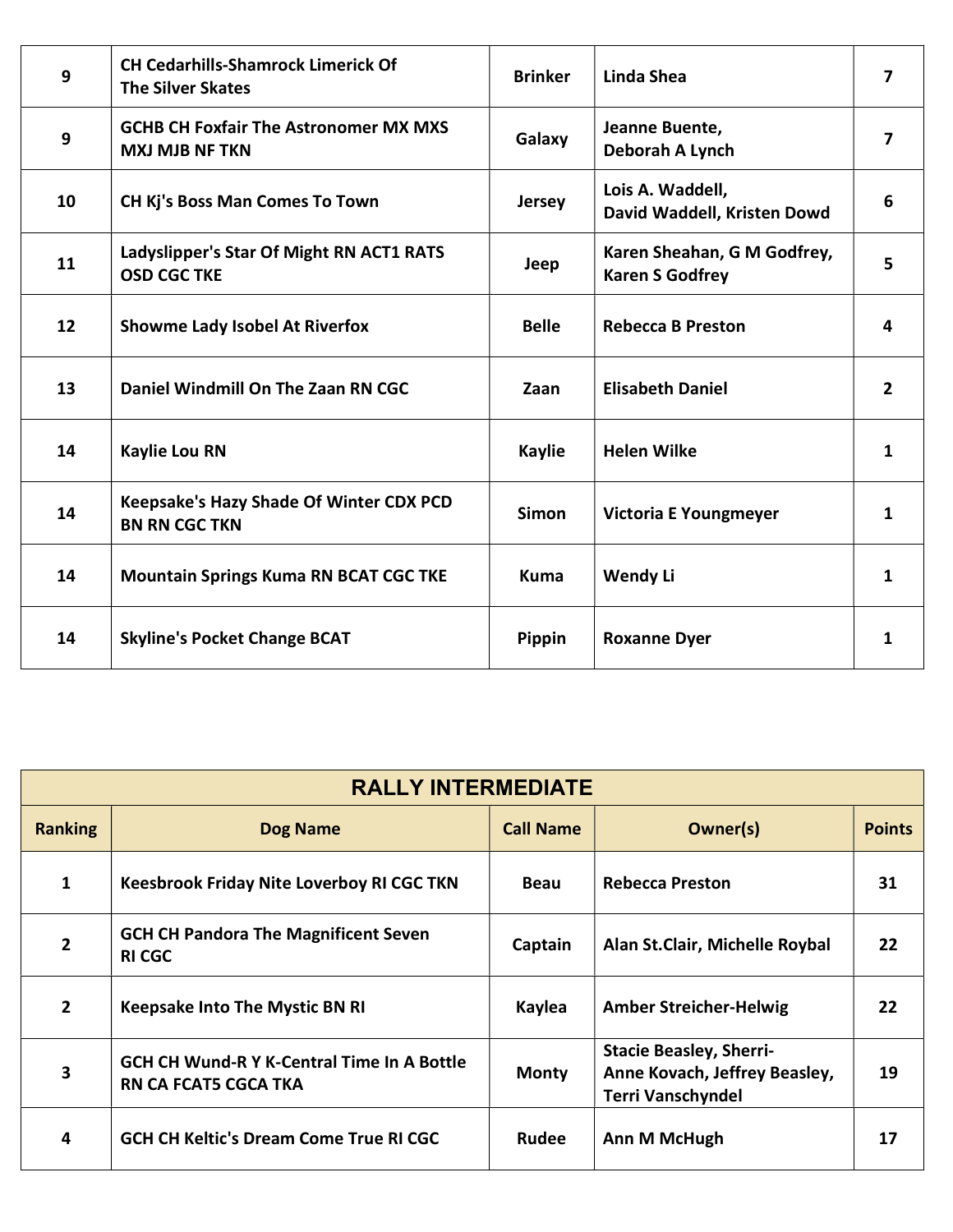| 4                       | <b>CH Skyline Contessa Of Shaker Hill RI</b>                           | <b>Tess</b>   | <b>Alice Thayer</b>                                   | 17 |
|-------------------------|------------------------------------------------------------------------|---------------|-------------------------------------------------------|----|
| 5                       | Ladyslipper's Star Of Might BN RI DCAT ACT1<br><b>RATS OSD CGC TKE</b> | Jeep          | Karen Sheahan, G M Godfrey,<br><b>Karen S Godfrey</b> | 16 |
| 6                       | <b>Keltic's Winterdance RI</b>                                         | Lumi          | <b>Leslie Meyn</b>                                    | 11 |
| $\overline{\mathbf{z}}$ | <b>CH Peregrine Live To Tell RI CGC</b>                                | <b>Spirit</b> | <b>Stacey Alexander</b>                               | 8  |
| 8                       | <b>GCHS CH Wyndjamr's Suffragette RI</b>                               | Zephyr        | Rebecca Iutzi D.V.M.,<br><b>Robin Skinner</b>         | 6  |
| 9                       | Daniel Windmill On The Zaan RN CGC                                     | Zaan          | <b>Elisabeth Daniel</b>                               | 5  |
| 10                      | CH Kj's Steppin' Out CD BN RN                                          | <b>Tucker</b> | <b>Kathy Gaynor</b>                                   | 4  |
| 11                      | <b>Kaylie Lou RN</b>                                                   | <b>Kaylie</b> | <b>Helen Wilke</b>                                    | 1  |
| 11                      | Keepsake Hot Pursuit RN AX AXJ NF                                      | Zoom          | Mary Beth Wajda                                       | 1  |

| <b>RALLY ADVANCED A</b> |                                                                    |                  |                                                              |               |
|-------------------------|--------------------------------------------------------------------|------------------|--------------------------------------------------------------|---------------|
| <b>Ranking</b>          | <b>Dog Name</b>                                                    | <b>Call Name</b> | Owner(s)                                                     | <b>Points</b> |
| 1                       | <b>GCHS CH Kj's What About Bob RA CGC TKN</b>                      | <b>Bob</b>       | <b>Taryn Preston, Kristen Dowd</b>                           | 20            |
| $\overline{2}$          | <b>CH Keesforever Nuttin For Xmas-Surpriz RA</b>                   | Turk             | Carolyn Ostransky,<br><b>Edward Ostransky</b>                | 19            |
| 3                       | <b>CH Foxfair Cara Screen Play RA AX AXJ</b><br><b>SCN SBN CGC</b> | Player           | <b>Marilyn Warren,</b><br><b>Heather Myers, Debbie Lynch</b> | 17            |
| 4                       | Jo-Lyn's American Dragon RI                                        | Fred             | <b>Heather Lechnowsky</b>                                    | 14            |
| 5                       | CH Keepsake Set The World On Fire RA<br><b>NA NAJ XF TKN</b>       | Kimba            | <b>Leslie Meyn</b>                                           |               |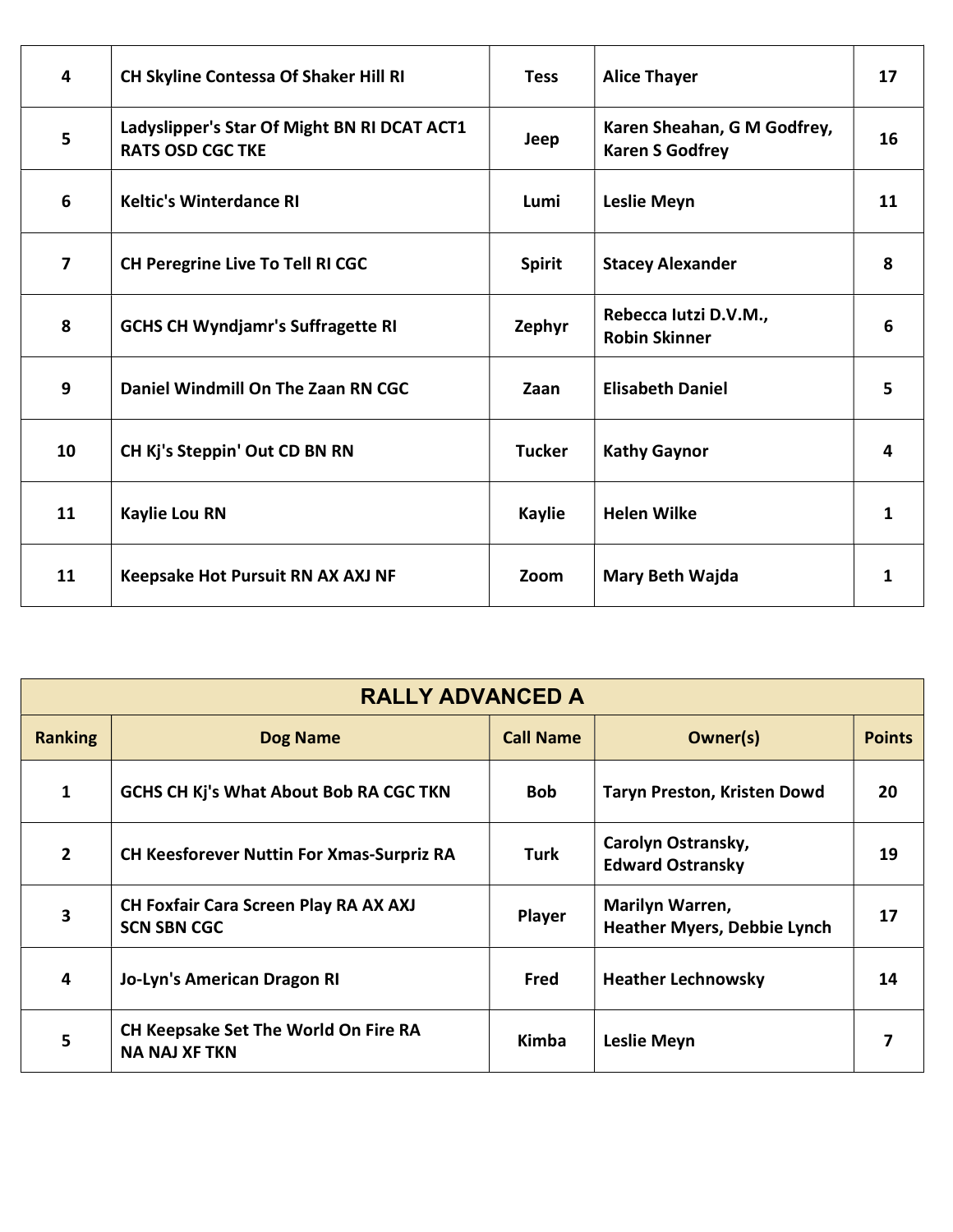|                         | <b>RALLY ADVANCED B</b>                                                                                                       |                  |                                                                                             |                         |  |  |
|-------------------------|-------------------------------------------------------------------------------------------------------------------------------|------------------|---------------------------------------------------------------------------------------------|-------------------------|--|--|
| <b>Ranking</b>          | <b>Dog Name</b>                                                                                                               | <b>Call Name</b> | Owner(s)                                                                                    | <b>Points</b>           |  |  |
| $\mathbf{1}$            | Wyndspell Summer Breeze CD BN RM3 RAE3<br><b>NA NAJ NF FCAT ACT2 CGCA TKI</b>                                                 | <b>Breeze</b>    | Lois Albright                                                                               | 112                     |  |  |
| $\overline{2}$          | Keesridge's Starlit Skye CD BN RAE2 RATN<br><b>CGC TKN</b>                                                                    | <b>Skye</b>      | Tracy La Belle, Steven La Belle,<br><b>Amanda Lougheed</b>                                  | 102                     |  |  |
| 3                       | CH OTCH5 Keesbrook's Diamond Jubilee UDX7<br><b>OGM RM RAE</b>                                                                | <b>Spree</b>     | <b>Marion Crain</b>                                                                         | 66                      |  |  |
| 4                       | <b>GCH CH AGCH MACH18 Parrkees Perpetual</b><br><b>Motion At Shoreline CDX RM3 RAE3 MXB6</b><br>PDS MJB7 PJS MFC TQX MFP T2B5 | <b>Tasha</b>     | Patricia Voyles, Tawn Sinclair,<br><b>Eileen A Parr</b>                                     | 25                      |  |  |
| 5                       | <b>CH Wund-R Y The Game Is Afoot CDX</b><br>PCDX BN RM3 RAE3 OA OAJ<br>MXP MJP2 MJPB OF MFP T2BP TKP                          | <b>Sherlock</b>  | Donna L Schmitt,<br><b>Katrina C Guse</b>                                                   | 23                      |  |  |
| 6                       | Traleigh's Miracle In The Rain CD RE NAJ                                                                                      | Izzy             | Barbara Slater Eng,<br><b>Traci Leigh Wasser</b>                                            | 17                      |  |  |
| $\overline{\mathbf{z}}$ | GCH CH MACH Keepsake She's Got Rhythm CD<br>X BN GN RE MXS MJS MXF T2B DCAT<br><b>RATN ATT</b>                                | Lyra             | <b>Jean Munger</b>                                                                          | $\overline{7}$          |  |  |
| 8                       | <b>CH Shamrock-Cedarhills Something</b><br>So Right RN CGCA                                                                   | Regan            | <b>Richard Ward, Mary Ward</b>                                                              | 6                       |  |  |
| 9                       | <b>Beasley's Fancy Chief Clancy CDX GO RM RAE2</b><br><b>BCAT THD DJ CGCA CGCU TKP</b>                                        | Clancy           | <b>Stacie Beasley, Jeffrey Beasley</b>                                                      | 4                       |  |  |
| 10                      | Ladyslipper's Star Of Might BN RA NAJ DCAT<br><b>ACT1 RATS OSD CGC TKE</b>                                                    | Jeep             | Karen Sheahan, G M Godfrey,<br><b>Karen S Godfrey</b>                                       | 3                       |  |  |
| 10                      | <b>Shoreline's Taming The Tiger RA NA SWN</b><br><b>RATN CGCA CGCU TKP</b>                                                    | <b>Finney</b>    | <b>Erin Kelly</b>                                                                           | $\overline{\mathbf{3}}$ |  |  |
| 10                      | Ruttkay Sparking Jewel RA OA OAJ OF CGC                                                                                       | Finn             | <b>Charles Mitchell,</b><br><b>Bridget Sharry</b>                                           | 3                       |  |  |
| 11                      | <b>GCH CH Wund-R Y K-Central Time In A Bottle</b><br><b>CD RI CA FCAT7 CGCA TKA</b>                                           | <b>Monty</b>     | <b>Stacie Beasley, Sherri-</b><br>Anne Kovach, Jeffrey Beasley,<br><b>Terri Vanschyndel</b> | $2^{\circ}$             |  |  |
| 11                      | <b>GCH CH Discover Cryoseismic Boom CD BN</b><br>RE OA OAJ OF CGC TKN                                                         | <b>Drake</b>     | Leslie A Meyn                                                                               | $\overline{2}$          |  |  |
| 12                      | CH Allante's Devil In The Bottle CD BN RM RAE<br><b>AXP AJP NFP CGC TKA</b>                                                   | Whiskey          | <b>Rebecca McMillion,</b><br><b>Jeri Kissling</b>                                           | $\mathbf{1}$            |  |  |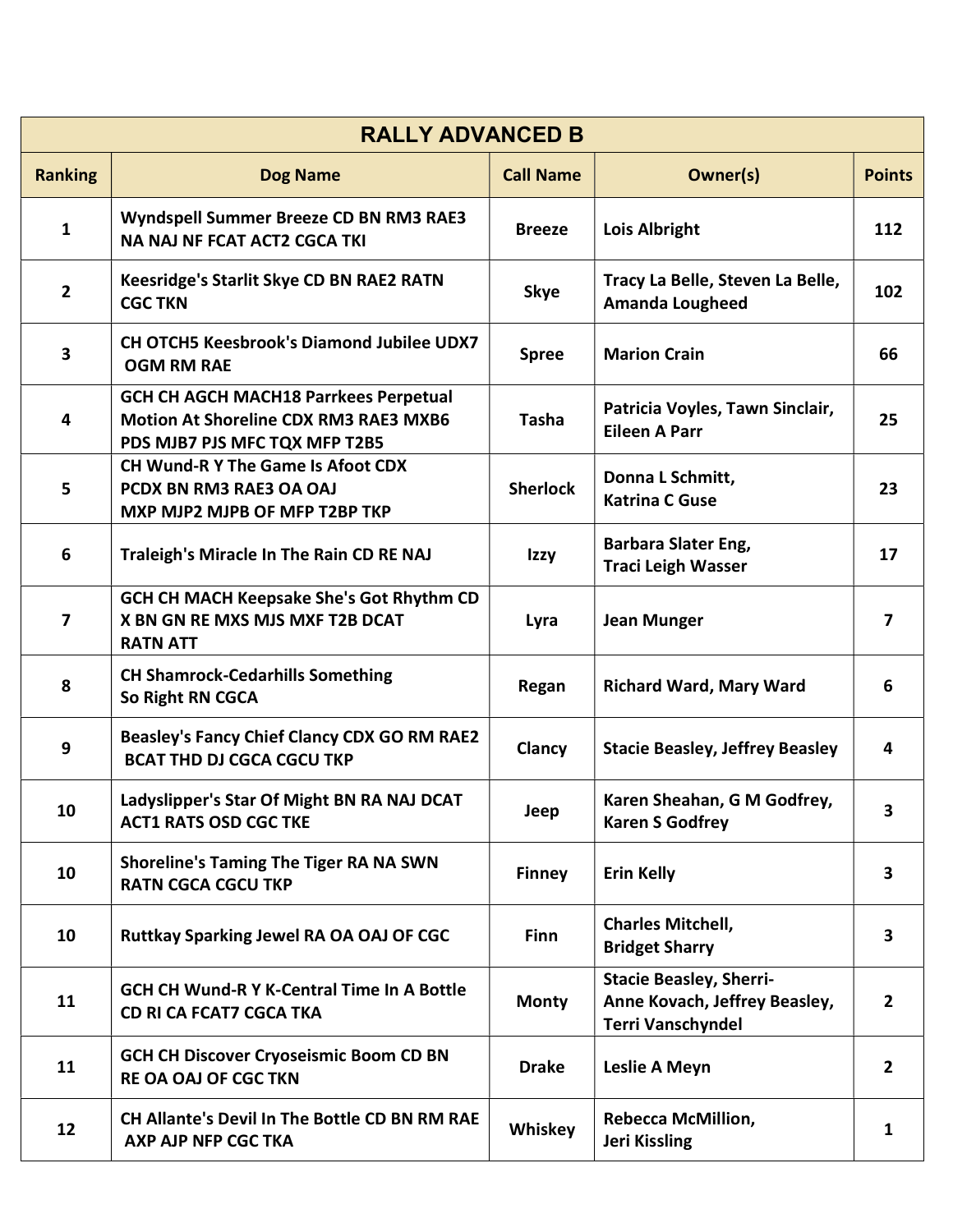| 12 | CH Trumpet's Too Darn Hot UD BN GO VER RN                               | <b>Sizzle</b> | <b>Bonnie Davis,</b><br><b>Beth Blankenship</b> |  |
|----|-------------------------------------------------------------------------|---------------|-------------------------------------------------|--|
| 12 | <b>Smokee Ridges Priceless Parody BN RI CGCA</b><br><b>CGCU TKP ATT</b> | Kilo          | <b>Carol L LeGars</b>                           |  |
| 12 | <b>CH Evolution's Front Page News CD PCDX</b><br><b>BN RE FDC TKN</b>   | Corbie        | Karen Blair                                     |  |

| <b>RALLY EXCELLENT A</b> |                                                                      |                  |                                                      |               |
|--------------------------|----------------------------------------------------------------------|------------------|------------------------------------------------------|---------------|
| <b>Ranking</b>           | <b>Dog Name</b>                                                      | <b>Call Name</b> | Owner(s)                                             | <b>Points</b> |
|                          | <b>CH Keesforever Nuttin For Xmas-Surpriz RE</b>                     | <b>Turk</b>      | Carolyn Ostransky,<br><b>Edward Ostransky</b>        | 27            |
| 2                        | <b>CH Coaster Kees Second Times A Charm RE OA</b><br><b>NAJ XF</b>   | <b>Teddy</b>     | Carol Blair, Patricia Voyles,<br><b>Stuart Blair</b> | 26            |
| 3                        | CH Keepsake Set The World On Fire BN RA NA<br><b>NAJ XF BCAT TKN</b> | Kimba            | <b>Leslie Meyn</b>                                   |               |

| <b>RALLY EXCELLENT B</b> |                                                                                                                               |                  |                                                                        |               |
|--------------------------|-------------------------------------------------------------------------------------------------------------------------------|------------------|------------------------------------------------------------------------|---------------|
| <b>Ranking</b>           | <b>Dog Name</b>                                                                                                               | <b>Call Name</b> | Owner(s)                                                               | <b>Points</b> |
| 1                        | Wyndspell Summer Breeze CD BN RM3 RAE3<br><b>NA NAJ NF FCAT ACT2 CGCA TKI</b>                                                 | <b>Breeze</b>    | Lois Albright                                                          | 113           |
| $\mathbf{2}$             | <b>Keesridge's Starlit Skye CD BN RAE2 RATN</b><br><b>CGC TKN</b>                                                             | <b>Skye</b>      | Tracy La Belle, Steven La Belle,<br><b>Amanda Lougheed</b>             | 87            |
| 3                        | <b>CH OTCH5 Keesbrook's Diamond Jubilee</b><br><b>UDX7 OGM RM RAE</b>                                                         | <b>Spree</b>     | <b>Marion Crain</b>                                                    | 48            |
| 4                        | <b>CH Wund-R Y The Game Is Afoot CDX</b><br>PCDX BN RM3 RAE3 OA OAJ MXP MJP2<br>MJPB OF MFP T2BP TKP                          | <b>Sherlock</b>  | Donna L Schmitt,<br><b>Katrina C Guse</b>                              | 32            |
| 5                        | <b>GCH CH AGCH MACH18 Parrkees Perpetual</b><br><b>Motion At Shoreline CDX RM3 RAE3</b><br>MXB6 PDS MJB7 PJS MFC TQX MFP T2B5 | Tasha            | Patricia Voyles, Tawn Sinclair,<br><b>Eileen A Parr</b>                | 22            |
| 6                        | Traleigh's Miracle In The Rain CD RE NAJ                                                                                      | Izzy             | <b>Barbara Slater Eng,</b><br><b>Traci Leigh Wasser</b>                | 16            |
| 7                        | <b>CH Shamrock-Cedarhills Hello My Name Is</b><br>Inigo Montoya CD BN RA NA OAP OJP<br><b>NFP CGC TKN</b>                     | <b>Monty</b>     | Linda Hall, Gerald Hall,<br>Shannon Kelly,<br><b>Melinda Rose Galt</b> | 11            |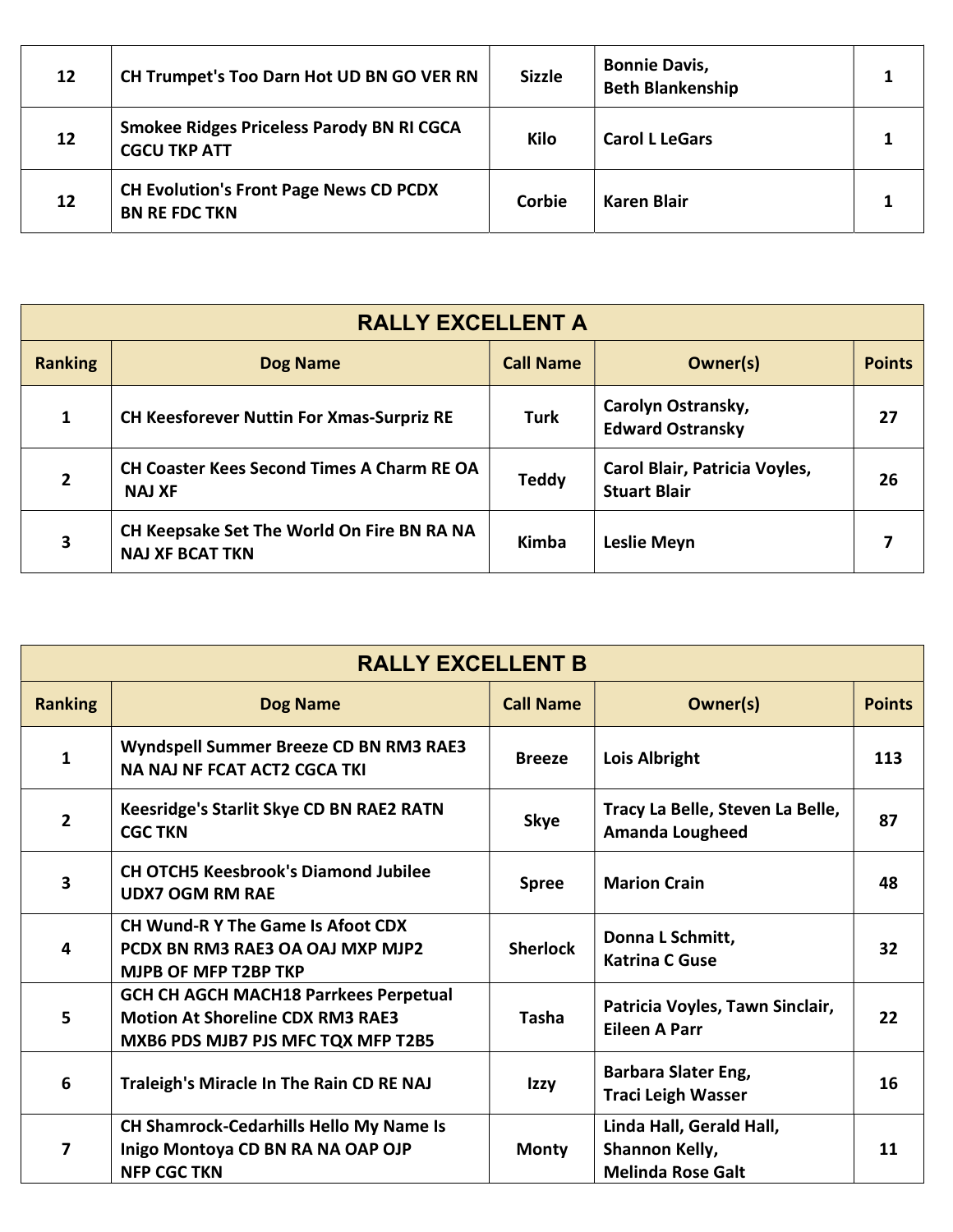| 8  | <b>GCH CH MACH Kj's Livin Large UDX OM3</b><br><b>BN RE MXB MJS XF</b>                                      | <b>Charlie</b> | Elizabeth Strick, Kristen Dowd                    | 6                       |
|----|-------------------------------------------------------------------------------------------------------------|----------------|---------------------------------------------------|-------------------------|
| 9  | <b>GCH CH MACH Keepsake She's Got Rhythm</b><br><b>CDX BN GN RE MXS MJS MXF T2B DCAT</b><br><b>RATN ATT</b> | Lyra           | <b>Jean Munger</b>                                | 5.                      |
| 10 | <b>CH Jen'Ndi's Winter Games At Nightwatch</b><br><b>CD BN RA CGCA</b>                                      | Axal           | <b>Martha V Huck</b>                              | 4                       |
| 11 | <b>Ruttkay Sparking Jewel RE OA OAJ OF CGC</b>                                                              | <b>Finn</b>    | <b>Charles Mitchell,</b><br><b>Bridget Sharry</b> | $\overline{\mathbf{3}}$ |
| 11 | <b>Shoreline's Taming The Tiger RE NA SWN</b><br><b>RATN CGCA CGCU TKP</b>                                  | <b>Finney</b>  | <b>Erin Kelly</b>                                 | 3                       |
| 11 | Shoreline's Silver Streak RE NA NAJ SWA<br><b>SHDN RATS CGCA CGCU TKP</b>                                   | <b>Wiley</b>   | <b>Erin Kelly</b>                                 | 3                       |
| 12 | <b>CH Evolution's Front Page News CD PCDX BN</b><br><b>RE FDC TKN</b>                                       | Corbie         | <b>Karen Blair</b>                                | $\overline{2}$          |
| 12 | <b>GCH CH Discover Cryoseismic Boom CD BN RE</b><br><b>OA OAJ OF CGC TKN</b>                                | <b>Drake</b>   | Leslie A Meyn                                     | $\overline{2}$          |
| 13 | <b>CH Allante's Devil In The Bottle CD BN RM RAE</b><br>AXP AJP NFP CGC TKA                                 | Whiskey        | <b>Rebecca McMillion,</b><br>Jeri Kissling        | 1                       |

| <b>RALLY MASTER</b> |                                                                                                                               |                  |                                                            |               |  |
|---------------------|-------------------------------------------------------------------------------------------------------------------------------|------------------|------------------------------------------------------------|---------------|--|
| <b>Ranking</b>      | <b>Dog Name</b>                                                                                                               | <b>Call Name</b> | Owner(s)                                                   | <b>Points</b> |  |
| 1                   | Wyndspell Summer Breeze CD BN RM3 RAE3<br><b>NA NAJ NF FCAT ACT2 CGCA TKI</b>                                                 | <b>Breeze</b>    | Lois Albright                                              | 103           |  |
| $\overline{2}$      | <b>GCH CH AGCH MACH18 Parrkees Perpetual</b><br><b>Motion At Shoreline CDX RM4 RAE3 MXB6</b><br>PDS MJB7 PJS MFC TQX MFP T2B5 | <b>Tasha</b>     | Patricia Voyles, Tawn Sinclair,<br><b>Eileen A Parr</b>    | 80            |  |
| 3                   | <b>CH RACH Wund-R Y The Game Is Afoot CDX</b><br>PCDX BN RM4 RAE3 OA OAJ MXPB<br>MJP3 MJPB PAX OF MFP T2BP TKP                | <b>Sherlock</b>  | Donna L Schmitt,<br><b>Katrina C Guse</b>                  | 69            |  |
|                     | Keesridge's Starlit Skye CD BN RAE2<br><b>RATN CGC TKN</b>                                                                    | <b>Skye</b>      | Tracy La Belle, Steven La Belle,<br><b>Amanda Lougheed</b> | 47            |  |
| 5                   | <b>CH MACH3 RACH Shoreline's Back To The</b><br>Future VCD2 BN RM4 RAE2 TDX MXB2 PAD<br>MJS2 PJD MFG TQX T2B4 TKN             | <b>Echo</b>      | <b>Tawn Sinclair</b>                                       | 40            |  |
| 6                   | <b>CH OTCH5 Keesbrook's Diamond Jubilee UDX7</b><br><b>OGM RM RAE</b>                                                         | <b>Spree</b>     | <b>Marion Crain</b>                                        | 33            |  |